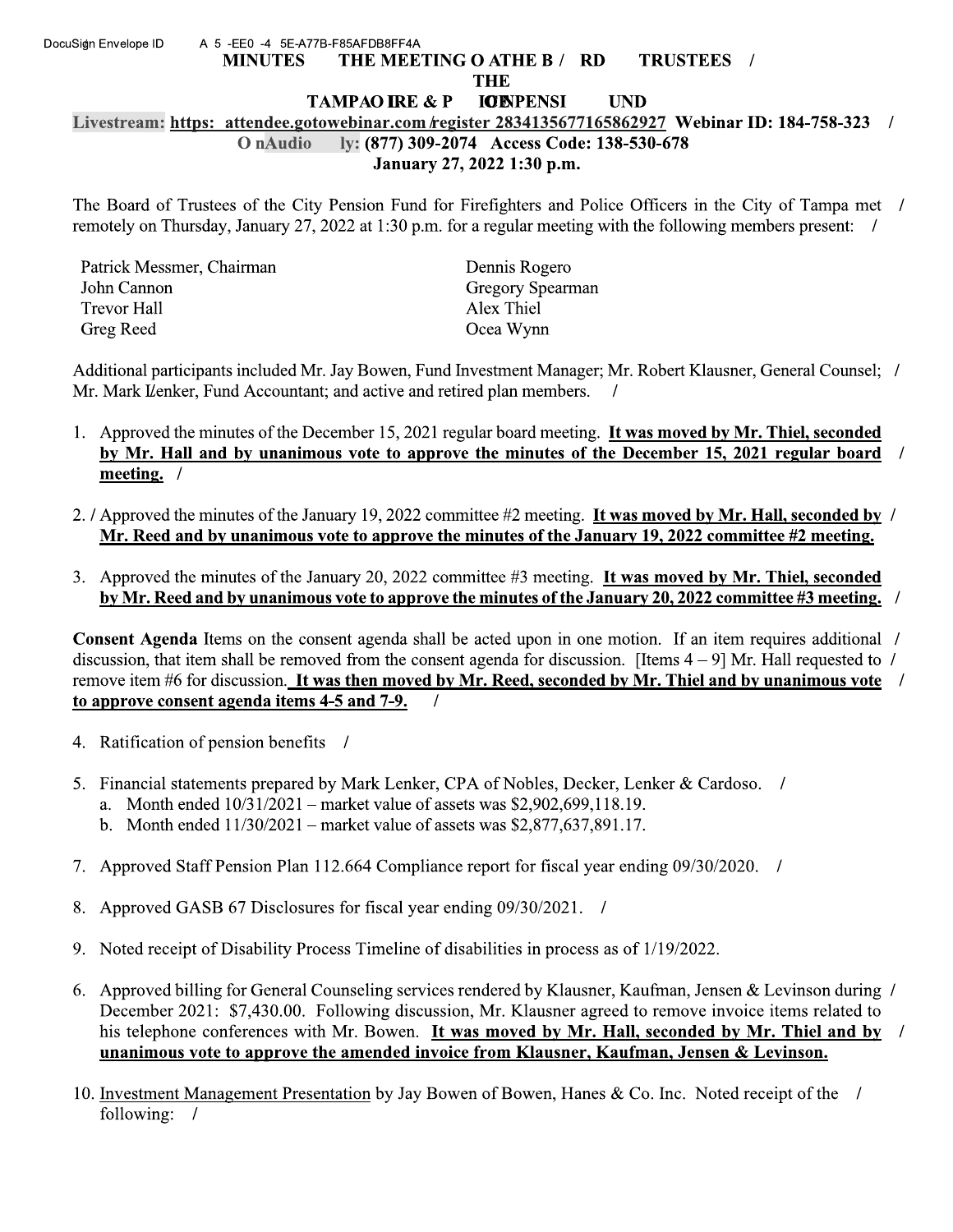DocuSign Envelope ID: 991CA959-EE01-4C5E-A77B-F85AFDB8FF4A I

 $F & P$  Pensin ard Minutes 1 January 27, 2022

- b. Investment Letter dated  $01/05/2022$  written by Jay wen.
- c. B nd P rtf i inf rmati n and rec mmendati n t h d. 1
- d. Pr xies v ted during quarter ended  $12/31/2021$ . 1
- e. F rbes artic e, "Marath n Man," December 2021/January 2022 editi n. 1
- f. Addendum t be distributed at meeting. 1

wen pr vided his th ughts n recent market c nditi ns and the pu back current y being experienced. Mr.  $\overline{1}$ He t uched n hist rica instances f inf ati n and ffered his pini ns f r the immediate future. He 1 ard. It was moved by Mr. Spearman, seconded by Mr. Thiel and by resp nded t questi ns fr m the unanimous vote to receive and file items 10a-10f.

## O d usiness

11. C mmittee 2 rep rt.

a. Securities Monit ring Presentati n by R bbins Ge er Rudman & D wd, LLP.

Mr. Ha summarized the C mmittee 2 meeting and then yie ded time t Ms. Sheri C verman, Ms. Laura 1 Stein and Mr. Jack Reise f R bbins Ge er Rudman & D wd, LLP f r their educati na presentati n f 1 securities m nit ring itigati n t the ard. F wing the presentati n, it was noved by Mr. Hall to begin 1 the process of hiring a securities monitoring firm. The motion did not receive a second and therefor 1 did not pass. A few trustees stated they w u d ike m ore inf rmati n bef re deciding t m ove f rward r n t. It was next moved by Mr. Thiel, seconded by Mr. Hall and by unanimous vote to have a review performed of the last five years of the Fund's portfolio to determine if any litigation opportunities were 1 missed. Mr. K ausner agreed t faci itate.

12. C mmittee 3 rep rt.

a. P icy  $402 - Pr$  cedure f r App ying f r Disabi ity Retirement – red ine versi n.

Ms. Wynn summarized the C mmittee 3 meeting. Ms. Weber advised n c ntact with a c mpany that has a ard c u d p tentia y use. She n ted that the price structure was simi ar t f IME d ct rs that the  $p$ what the Fund is current y paying f r IME services. It was moved by Mr. Thiel, seconded by Mr. 1 Spearman and by unanimous vote to approve the redline amendments to the disability policy. It was next moved by Mr. Thiel, seconded by Mr. Reed and by unanimous vote to approve the Chairman 1 executing a contract for IME services with MES Solutions, subject to administrative review.

## New usiness

- 13. N ted receipt f isting f upc ming c nferences. Disc sure f p anned attendance, if any. Mr. Messmer and Mr. Thie dec ared f r NCPERS in May. Mr. Ha dec ared f r the Investment Educati n Symp sium in February and n ted that it was taking p ace in New Or eans, n t Sc ttsda e. Item 13 was 1 received and filed.
- 14. Appr ved fee qu te f r  $13<sup>th</sup>$  Check and C st f Living Adjustment (COLA) w rksh ps t be presented by F ster & F ster. It was moved by Mr. Thiel, seconded by Mr. Cannon and by unanimous vote to approve the fee quote from Foster & Foster. A tentative presentati n date f the m criming f the May ard meeting 1 was discussed.
- 15. Chair's ca f r any new business items fr m trustees t be p aced n next agenda. N ne. 1
- 16. Chair's rep rt: Mr. Messmer c arified his c mments made in the December ard meeting with regards t the 1 City C unci meeting, during which the Pensi n Office's disabi ity pr cess was a t pic.